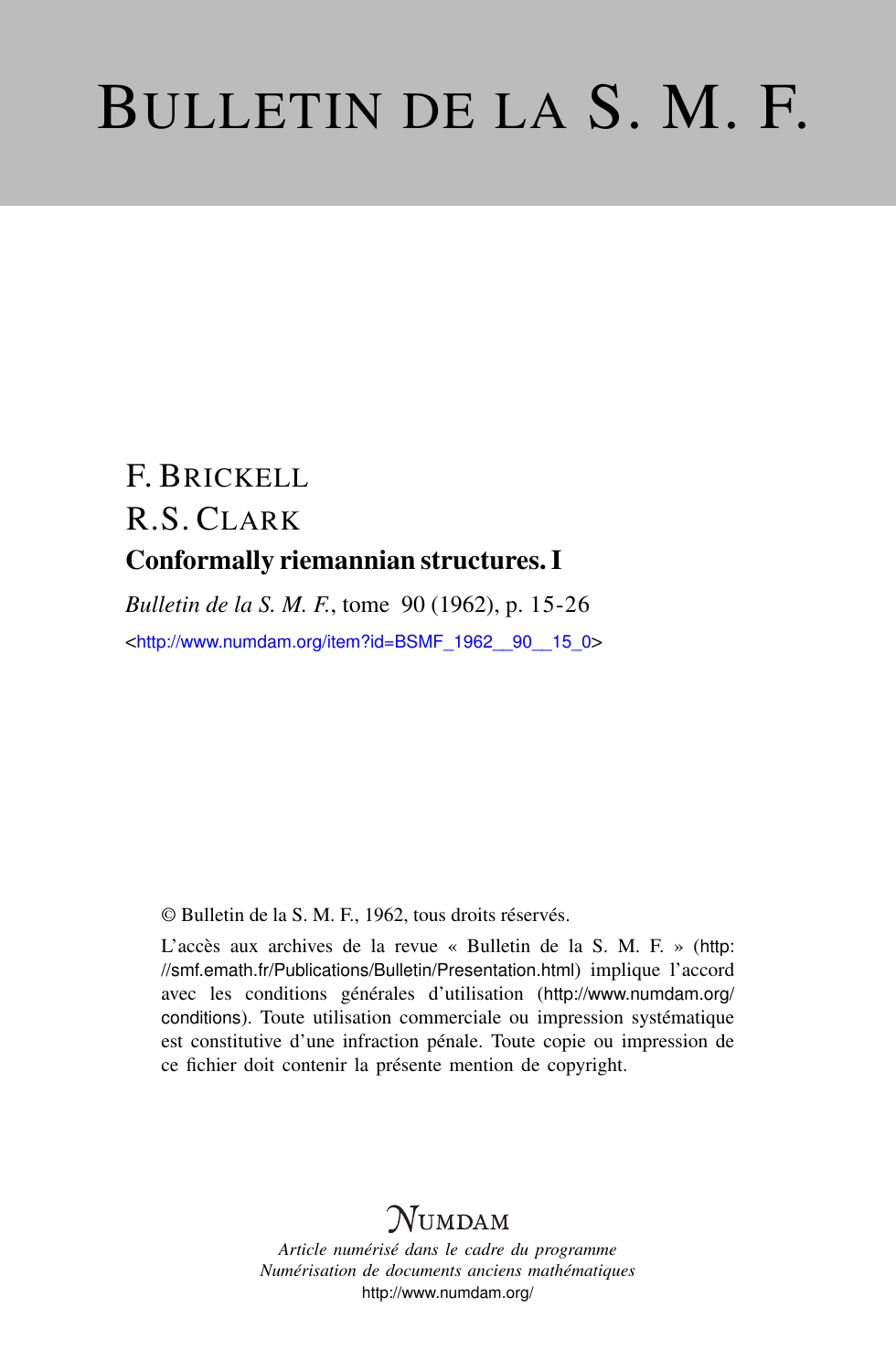*Dull. Soc. math. France^* 90, 1962, p. i5 a 26.

# CONFORMALLY RIEMANNIAN STRUCTURES, I ;

 $\overline{B}Y$ 

## F. RRICKELL AND R. S. CLARK

(Southampton).

Introduction. — We define a conformally Riemannian structure on a differentiable  $(1)$  manifold  $M$  of dimension  $n$  to be a differentiable subordinate structure of the tangent bundle to *M* whose group *G* consists of the non-zero scalar multiples of the orthogonal  $n \times n$  matrices. The method of equivalence of E. CARTAN  $[1]$ , as described by S. CHERN  $[3]$ , associates with a given conformal structure a certain principal fibre bundle on which a set of linear differential forms is defined globally. We obtain such a bundle and set of forms explicitly and show their relation to the normal conformal connection of E. CARTAN [2].

The first paragraph contains an exposition of conformal connections in tlie light of C. EHRESMANN'S general theory of Carlan connections *[h'\.* In the second paragraph we show how this leads to the normal conformal connection on a manifold admitting a conformally Riemannian structure. The third paragraph summarises the method of Cartan-Chern and we apply this, in the fourth paragraph, to the special case of a conformally Riemannian structure. In the fifth paragraph we show how these ideas are related.

1. Conformal Cartan connections. - We first collect together the information we require on conformal space and on Cartan connections.

Conformal space of dimension  $n$  is defined to be the homogeneous space  $K/K'$ , where K is the linear group on  $n+2$  variables  $\{\xi_0, \xi_1, \ldots, \xi_{n+1}\}$ leaving invariant the quadratic form

$$
\sum_{i=1...n} \xi_i^2 + \xi_0 \xi_{n+1}
$$

<sup>(</sup> 1 ) The word din'crentiable will always mean differentiable of class *C* '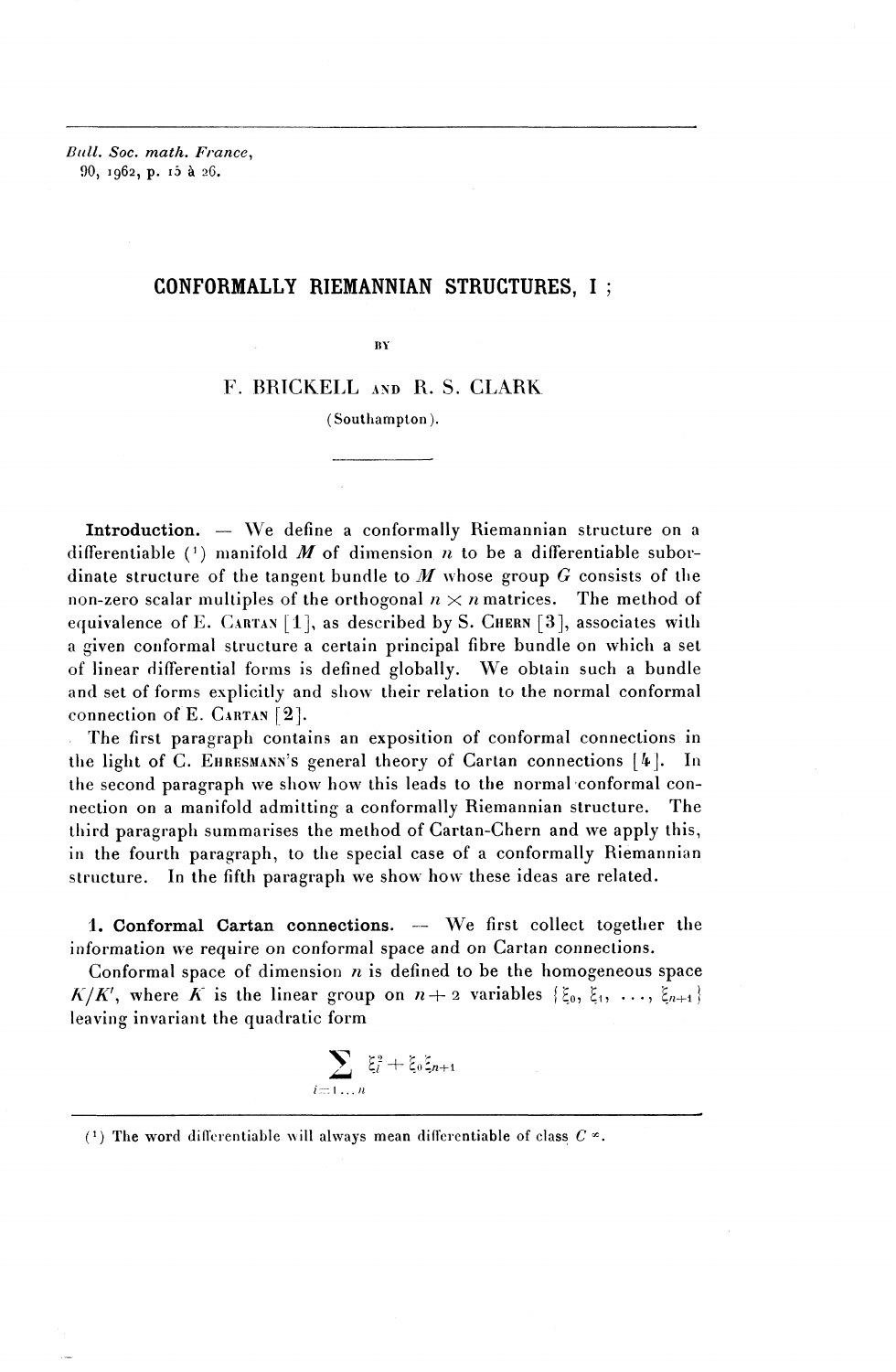and  $K'$  is the subgroup of K leaving invariant the point  $\{1, 0, ..., 0\}$ . Explicitly,  $K^{\prime}$  consists of matrices of the form

$$
\left[\begin{array}{ccc}b&p&c\\o&A&Aq\\o&o&a\end{array}\right]
$$

where *A* is an orthogonal  $n \times n$  matrix and the remaining elements satisfy the relations

(1. i)  $ab = 1, \quad ap + \tilde{q} = 0, \quad 2ac + \tilde{q}q = 0$ 

 $\tilde{\gamma}$  denoting the transpose of q.

The linear group of isotropy  $L'_n$  of the conformal space at {i, o, ..., o } is isomorphic with the group G of non-zero scalar multiples of the orthogonal  $n \times n$  matrices. We identify  $L_n^{\wedge}$  with G in such a way that the canonical homomorphism  $\varphi$  of  $K'$  onto  $L'_n$  is

$$
\begin{bmatrix} b & p & c \\ o & A & Aq \\ o & o & a \end{bmatrix} \stackrel{\phi}{\rightarrow} aA.
$$

The Lie algebra  $\mathcal{L} K$  is isomorphic with the Lie algebra of the  $(n+2) \times (n+3)$ matrices of the type

$$
\left[\begin{matrix} -\mu & -\tilde{\psi} & \mathfrak{o} \\ \mathfrak{o} & \Omega & \psi \\ \mathfrak{o} & -\tilde{\omega} & \mu \end{matrix}\right]
$$

where the  $n \times n$  matrix  $\Omega$  is skew-symmetric. A representation of the subalgebra  $\mathcal{L}K'$  is obtained by imposing the condition  $\omega = 0$ . The translation operations on these Lie algebras are obtained by matrix multiplication.

G. EHRESMANN [4] has given necessary and sufficient conditions for the existence of a Cartan connection on  $M$  of type  $K/K'$ , that is, a *conformal Cartan connection.* These are :

(i) that the tangent bundle of *M* should admit a subordinate structure with group  $L'_{n}$ ;

(ii) that there should exist a principal fibre bundle  $\mathcal{H}' = H' (M, K')$  with which the homomorphism  $\varphi$  associates the subordinate structure.

Since  $K'$  is a subgroup of  $K$ ,  $\mathcal{H}'$  defines canonically a principal bundle  $\mathcal{R} = H(M, K)$ . A conformal Cartan connection on M is a connection on  $\mathcal{R}$ . in the usual sense, such that no horizontal directions on  $H$  are tangent to the subspace *H'' .*

We shall construct  $\mathcal{X}'$  from a cocycle  $k'_{\alpha\beta}$ , whit values in  $K'$ , defined on an open covering  ${U_{\alpha}}$  of *M*. Then *H'* is the quotient of the sum  $\sum U_{\alpha} \times K$ a

by the equivalence relation

 $(m_x, k'_x)$ <sub>1</sub> ~ (*m*<sub>3</sub>, *k*'<sub>3</sub>) *if*  $m_x = m_3$ ,  $k'_x = (k'_x, k'_y)$ ,  $k'_y$ .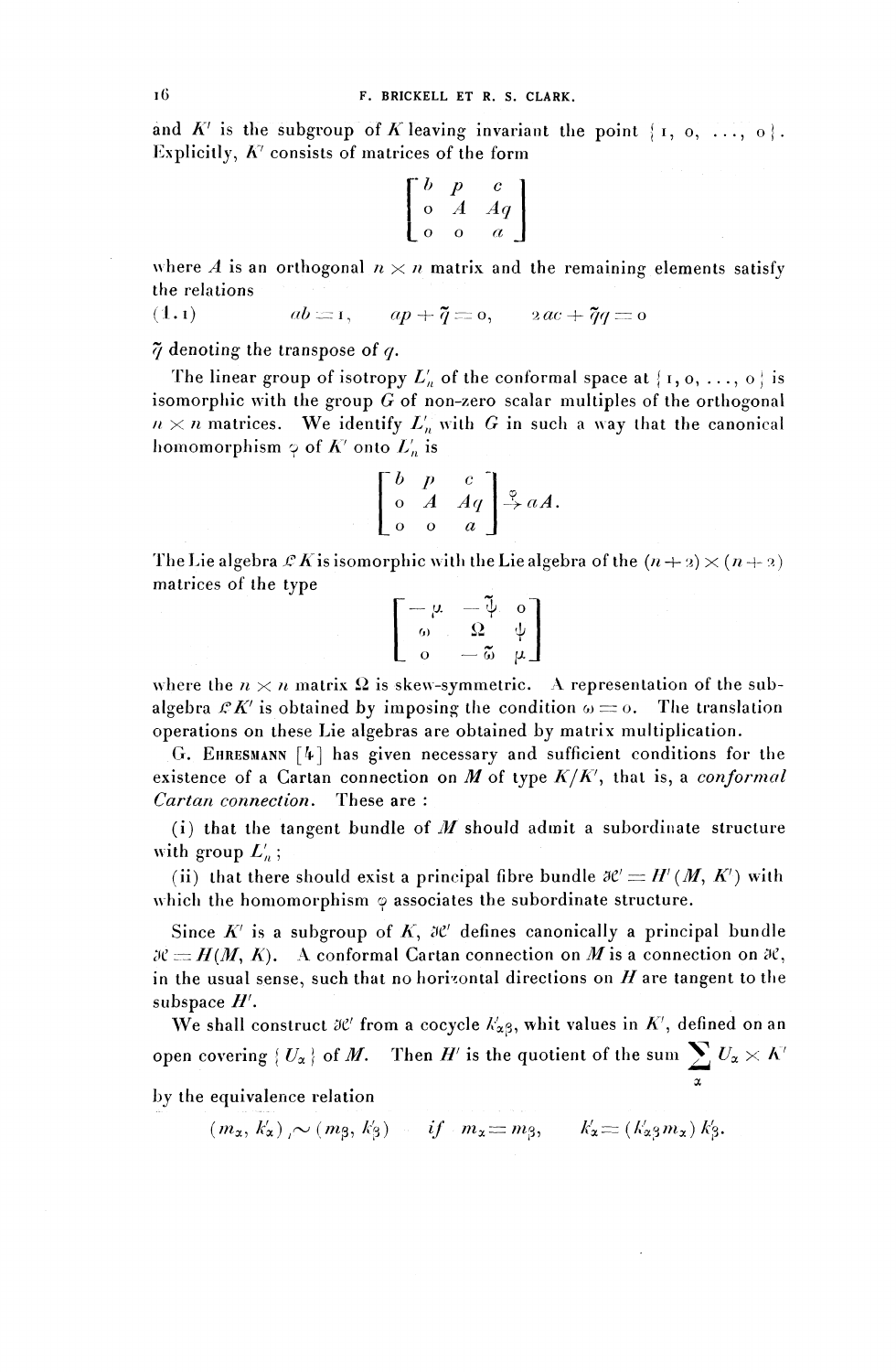A Cartan connection can then be obtained from local  $\mathbf{r}$ -forms  $\mathbf{r}_\alpha$  with values in  $\mathcal{L}K$  defined on  $U_x$ , provided that on  $U_x\cap U_3$  they satisfy the relation.

(1-2 ) rp=:(^3)--'iraA-^4-^a^

and possess the further property that  $\Gamma_n \rightarrow \mathbb{R}^K$  if and only if the tangent vector  $\vec{m}$  of  $U_{\alpha}$  is zero.

Denote by  $h'$  the projection  $H' \rightarrow M$  and by  $h'^*$  the dual mapping on the differential forms in *M.* From the local product representation, we have functions  $k'_\textbf{z}$  with values in  $K'$  on  $(h')^{-1} U_\textbf{z}$ . The connection form  $\Gamma$  is defined locally in  $H'$  by

(1.3) 
$$
\Gamma = (k'_{\mathbf{z}})^{-1} \{ (h'^{*} \Gamma_{\mathbf{z}}) k'_{\mathbf{z}} + dk'_{\mathbf{z}} \}
$$

and this extends uniquely to  $H$ .

2. The normal conformal connection.  $-$  Suppose now that a conformally Riemannian structure is given on *M^* so that the tangent bundle of *M* admits a given subordinate structure with group *G.* **We** shall construct a particular Cartan connection on  $M$  called the normal conformal connection.

The first condition of EHRESMANN is satisfied since the linear isotropic group  $L'_n$  is isomorphic to G. We have to construct a bundle  $\mathcal{R}' = H'(M, K')$ which gives rise to the above subordinate structure, using the homomorphism  $\varphi: K' \rightarrow G$  .

We are given a covering of M by open sets,  $U_{\alpha}$ , each admitting a coordinate system  $x_{\alpha} = \{ x^1_{\alpha}, \ldots, x^n_{\alpha} \}$  and a function  $X_{\alpha}$  with values in the general linear group  $GL(n, R)$ , such that on  $U_{\alpha} \cap U_{\beta}$  the function

$$
g_{\alpha\beta} = X_{\alpha} M_{\alpha\beta} X_{\beta}^{\alpha\beta}
$$

where  $M_{\alpha\beta}$  =  $\left[\frac{\partial x_{\alpha}^i}{\partial x_{\beta}^i}\right]$ , has values in G. If  $dx_{\alpha}$  is the natural coframe on  $U_x$ , then the coframe

$$
\omega_{\mathbf{z}} = \mathcal{X}_{\mathbf{z}} dx_{\mathbf{z}}
$$

is adapted to the *G*-structure, since on  $U_{\alpha} \cap U_{\beta}$ :

$$
\omega_{\mathbf{a}} = X_{\mathbf{a}} dx_{\mathbf{a}} = X_{\mathbf{a}} M_{\mathbf{a}3} dx_{\mathbf{\beta}} = g_{\mathbf{a}3} \omega_{\mathbf{\beta}}.
$$

From this adapted coframe, we define a *local Riemannian metric*  $\mathfrak{S}_{\alpha}\omega_{\alpha}$ on  $U_{\alpha}$ .

To construct a cocycle on  $M$  which will define a bundle  $\partial \mathcal{C}$ , we remark that any matrix of *G* can be expressed uniquely as *aA^* where *A* is an orthogonal  $n \times n$  matrix and the real number *a* is positive. If we split up the functions  $g_{\alpha\beta}$  in this way

$$
(2.1) \t\t\t g_{\alpha\beta} = a_{\alpha\beta} A_{\alpha\beta},
$$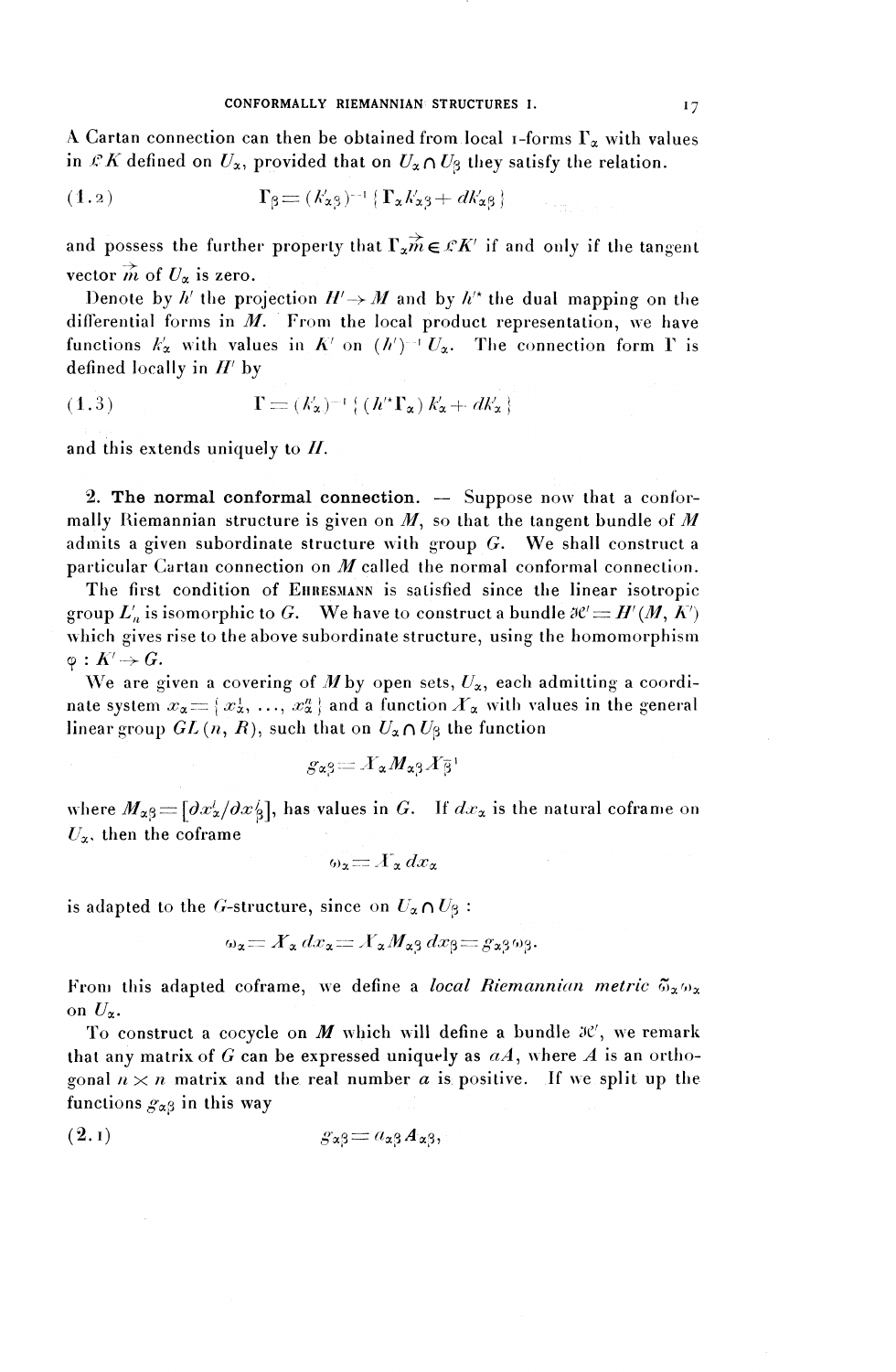the following cocycle relations are satisfied

$$
a_{\alpha\gamma} = a_{\alpha\beta}a_{\beta\gamma}, \qquad A_{\alpha\gamma} = A_{\alpha\beta}A_{\beta\gamma}.
$$

We use these functions to define

$$
k'_{\alpha\beta} = \begin{bmatrix} b_{\alpha\beta} & p_{\alpha\beta} & c_{\alpha\beta} \\ 0 & A_{\alpha\beta} & A_{\alpha\beta}q_{\alpha\beta} \\ 0 & 0 & a_{\alpha\beta} \end{bmatrix},
$$

where  $q_{\alpha3}$  is defined by the relation

(2.2) <?a^==(^(logaa|3)

and the remaining components are determined by the relations  $(1,1)$ . These new functions  $k'_{\alpha\beta}$  on  $U_{\alpha}\cap U_{\beta}$  have values in  $K'$  and it can be shown that they satisfy the cocycle relations, consequently they define a bundle  $\mathcal{H}^{\prime} = H^{\prime} (M, K^{\prime})$ . Since the cocycle  $g_{\alpha\beta}$  is the image of the cocycle  $k_{\alpha\beta}$ under the homomorphism φ, this bundle  $H'$  satisfies EHRESMANN's second condition. In fact,  $k'_{\alpha\beta}$  has values in the subgroup  $K''$  of  $K'$  defined by  $a > 0$ . We denote by  $\mathcal{H} = H^{\prime\prime}(M, K^{\prime\prime})$  the principal bundle with group  $K^{\prime\prime}$  defined by the cocycle  $k'_{\alpha\beta}$ . It is a sub-bundle of  $\partial \mathcal{C}'$ .

We are now ready to construct on  $U_{\alpha}$  the local 1-form  $\Gamma_{\alpha}$  with values in  $\mathcal{L}$  K which will define the Cartan connection. We shall take this to be

$$
\Gamma_{\alpha} = \begin{bmatrix} 0 & -\tilde{\psi}_{\alpha} & 0 \\ \omega_{\alpha} & \Omega_{\alpha} & \psi_{\alpha} \\ 0 & -\tilde{\omega}_{\alpha} & 0 \end{bmatrix},
$$

where the 1-forms  $\Omega_{\alpha}$  and  $\psi_{\alpha}$  are still to be determined. We have, or course, to verifiy that the choices for these remaining components are sucli that  $\Gamma_{\alpha}$  satisfies the relation  $(1, 2)$ ; the further condition on  $\Gamma_{\alpha}$  is satisfied already since the forms  $\omega^i_{\alpha}$  are linearly independent. CARTAN determines  $\Omega_{\alpha}$ and  $\psi_{\alpha}$  in terms of the local Riemannian metric  $\tilde{\omega}_{\alpha}\omega_{\alpha}$  on  $U_{\alpha}$  by imposing certain conditions on the curvature of the Cartan connection and this will be done by imposing conditions on the local curvature form

$$
d\Gamma_{\alpha}+\Gamma_{\alpha}\wedge\Gamma_{\alpha}
$$

consistent with relation (1.2).

This local curvature form has values in  $\mathscr{L}K$  and so it has components<br> $\begin{bmatrix} -B_x & -\tilde{D}_x & 0 \end{bmatrix}$ 

$$
\left[\begin{array}{ccc} -B_x & -\tilde{D}_x & 0 \\ T_x & C_x & D_x \\ 0 & -\tilde{T}_x & B_x \end{array}\right].
$$

where the values of the 2-form  $C_{\alpha}$  are skew-symmetric. The first condition  $T_a = 0$  is consistent with (1.2); since<br>  $T_a = d\omega_a + \Omega_a \wedge \omega_a$ ,

$$
T_{\textbf{a}}\!=\!d\omega_{\textbf{a}}\!+\!\Omega_{\textbf{a}}\wedge\omega_{\textbf{a}},
$$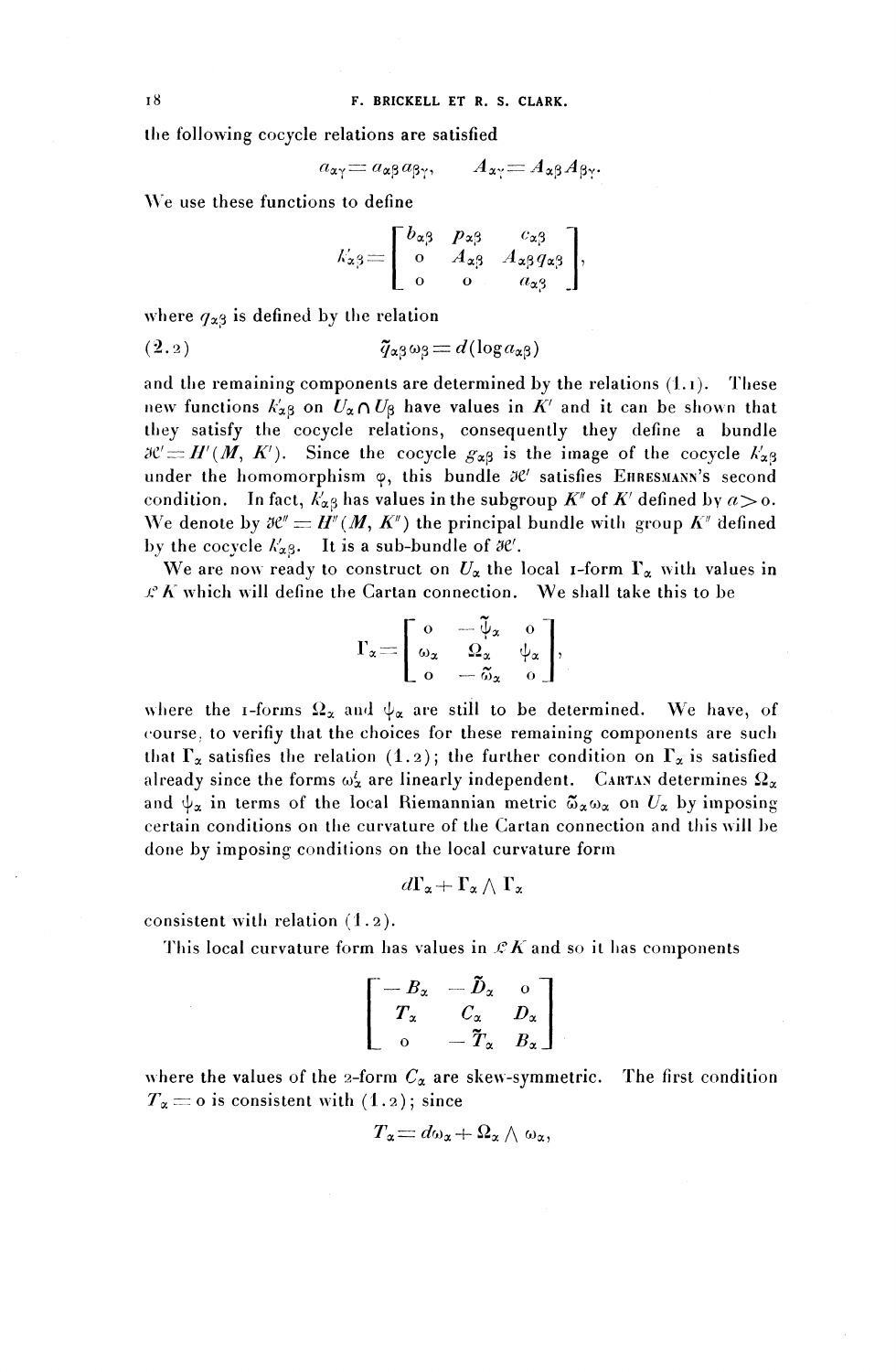#### CONFORMALLY RIEMANNIAN STRUCTURES I. 19

it implies that  $\Omega_x$  is the connection form of the local Riemannian metric (calculated relative to the coframe  $\omega_{\alpha}$ ). It now follows that on  $U_{\alpha} \cap U_3$ :

$$
C_{\beta} \!=\! g_{\beta}{}_{\alpha} C_{\alpha} g_{\alpha}{}_{\beta}.
$$

Consequently if

$$
C_{\mathtt{a}}\! \equiv\! \frac{1}{2}\, C^i_{j\,h\,k}\, \omega_{\mathtt{a}}^h \wedge \, \omega_{\mathtt{a}}^k,
$$

the second condition  $C_{jhi}^i = o$  is consistent with (1.2) and, if  $n \geq 3$ , it can be shown to determine the form  $\psi_{\alpha}$  uniquely. Thus a Cartan connection has been determined from the conformal structure of *M\* it is the *normal con formal connection* of E. CARTAN.

We shall need to calculate  $\psi_{\alpha}$  explictly and we suppose that  $\psi_{\alpha} = \psi_{ih} \omega_{\alpha}^h$ . Since

$$
C_{\alpha}=R_{\alpha}-\omega_{\alpha}\wedge\tilde{\psi}_{\alpha}-\psi_{\alpha}\wedge\tilde{\omega}_{\alpha},
$$

where  $R_{\alpha} = d\Omega_{\alpha} + \Omega_{\alpha} \wedge \Omega_{\alpha}$  is the curvature form of the local Riemannian metric then, if

$$
R_{\rm x} \!=\! \tfrac{1}{2}\,R^i_{j\hbar\,k}\omega^{\hbar}_{\rm x}\wedge\omega^{\hbar}_{\rm x},
$$

it follows that

$$
C_{jhk} = R_{jhk} + \delta_{ik}\psi_{jh} + \delta_{ih}\psi_{jk} + \delta_{jh}\psi_{ik} - \delta_{jk}\psi_{ih}.
$$

The condition 
$$
C'_{jhi}
$$
 = o then shows that, for  $n \ge 3$ ,  
\n
$$
\psi_2 = \frac{1}{n-2} \left\{ \frac{R}{2(n-1)} \delta_{ih} - R_{ih} \right\} \omega_2^h
$$

where  $R_{jh}= R^i_{jhi}$  and  $R=R_{jh} \delta^{jh}$ . Consequently  $C_{\alpha}$  is the Weyl conformal curvature form for the local Riemannian metric.

Finally, we obtain a local formula for the connection form *T* on *H"' .* From the local product structure of  $H^{\prime\prime}$  we have functions  $k^{\prime\prime}_{\alpha}$  with values in  $K^{\prime\prime}$  on  $(h'')^{-1}U_{\alpha}$  and we put

$$
(2.3) \t\t k''_{\alpha} = \begin{bmatrix} b_{\alpha} & p_{\alpha} & c_{\alpha} \\ 0 & A_{\alpha} & A_{\alpha}q_{\alpha} \\ 0 & 0 & a_{\alpha} \end{bmatrix},
$$

where  $A_{\alpha}$  is orthogonal and

$$
a_{\alpha} > 0
$$
,  $a_{\alpha}b_{\alpha} = 1$ ,  $a_{\alpha}p_{\alpha} + \tilde{q}_{\alpha} = 0$ ,  $2a_{\alpha}c_{\alpha} + \tilde{q}_{\alpha}q_{\alpha} = 0$ .

Since

$$
(k'_{\mathbf{z}})^{-1} = \begin{bmatrix} a_{\mathbf{z}} & \tilde{q}_{\mathbf{z}} \tilde{A}_{\mathbf{z}} & c_{\mathbf{z}} \\ 0 & \tilde{A}_{\mathbf{z}} & \tilde{p}_{\mathbf{z}} \\ 0 & 0 & b_{\mathbf{z}} \end{bmatrix},
$$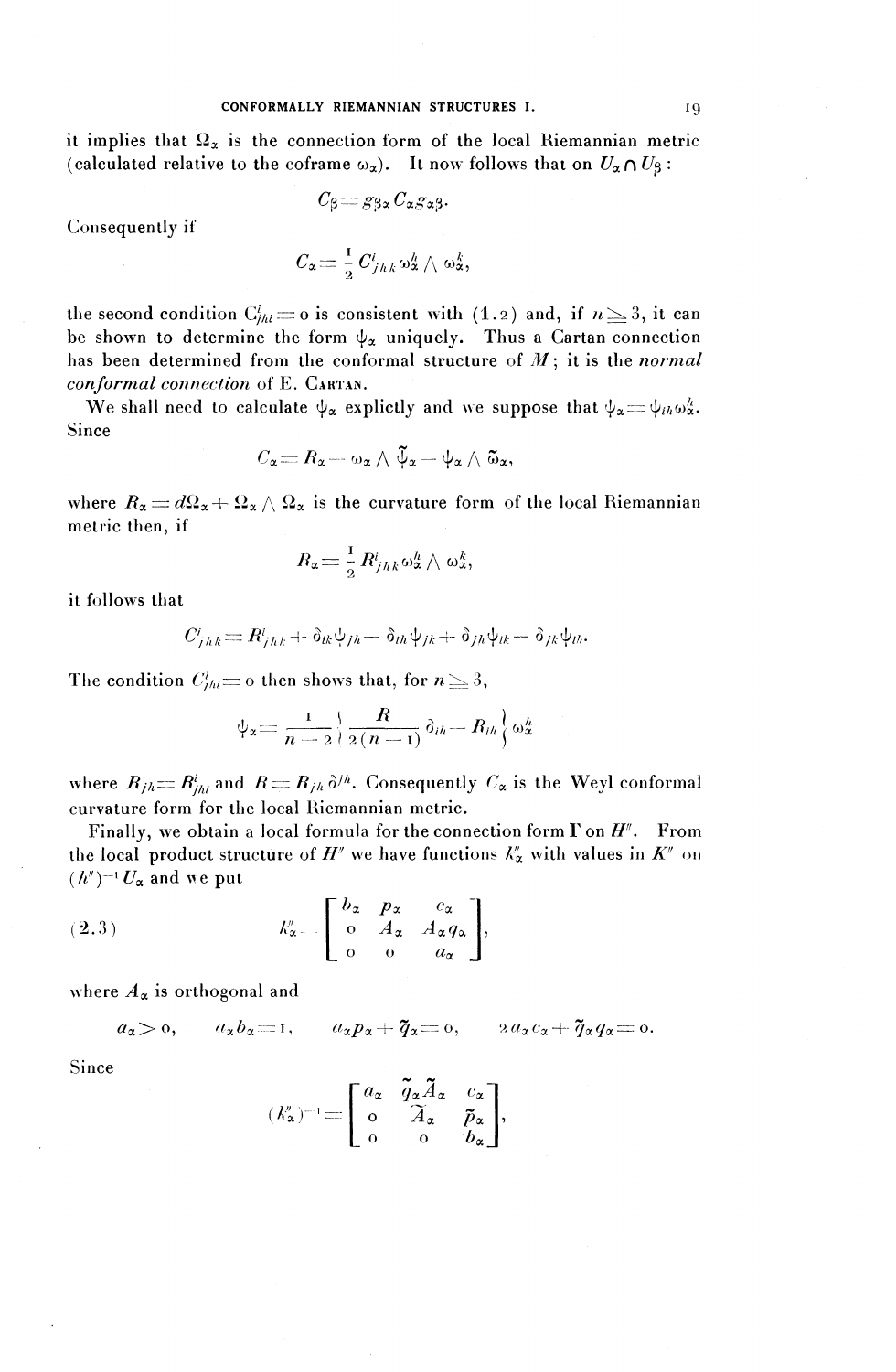the formula  $(1.3)$  applied to  $H^{\prime\prime}$  shows that

$$
\Gamma = \begin{bmatrix} -\mu & -\tilde{\psi} & 0 \\ \omega & \Omega & \psi \\ 0 & -\tilde{\omega} & \mu \end{bmatrix},
$$

where the global forms are defined locally by

(2.4)  
\n
$$
\begin{cases}\n\omega = \frac{1}{a_{\alpha}} \tilde{A}_{\alpha} (h''^* \omega_{\alpha}), \\
\mu = \frac{da_{\alpha}}{a_{\alpha}} - \tilde{\omega} q_{\alpha}, \\
\Omega = \tilde{A}_{\alpha} \{ (h''^* \Omega_{\alpha}) A_{\alpha} + d \tilde{A}_{\alpha} \} - \omega \tilde{q}_{\alpha} + q_{\alpha} \tilde{\omega}, \\
\psi = dq_{\alpha} + \Omega q_{\alpha} - \mu q_{\alpha} + a_{\alpha} \tilde{A}_{\alpha} (h''^* \psi_{\alpha}) - (\tilde{q}_{\alpha} \omega) q_{\alpha} + \frac{1}{2} (\tilde{q}_{\alpha} q_{\alpha}) \omega.\n\end{cases}
$$

3. The method of equivalence of E. Cartan and S. Chern. — In this paragraph we shall suppose that  $G$  is any closed subgroup of the linear group and that the tangent bundle of a manifold *M* admits a subordinate structure with group  $G$ . In the nomenclature of S. CHERN,  $M$  admits a  $G$ -structure. In [3], CIIERN gives a procedure for constructing a sequence of fibre bundles and differential forms for a  $G$ -structure. We give a short account of his work.

From the definition of a subordinate structure, there exists an open covering of  $M$  by coordinate neighbourhoods  $U_x$  on which are defined functions  $X_\alpha$ , with values in the linear group, such that on  $U_\alpha \cap U_\beta$  the functions

$$
g_{\alpha\beta}\!=\!X_{\alpha}\texttt{M}_{\alpha\beta}X_{\beta}^{-1}
$$

have values in *G.* The coframe

$$
\omega_{\mathbf{z}} = X_{\mathbf{z}} dx_{\mathbf{z}}
$$

on  $U_x$  is adapted to the G-structure, since on  $U_x \cap U_\beta$ ,

$$
\omega_{\alpha} = g_{\alpha\beta}\omega_{\beta}.
$$

The first fibre bundle in the sequence is the principal bundle  $\mathcal{B} = B(M, G)$ associated with the reduced structure and it is defined by the cocycle  $g_{\alpha\beta}$ . As usual, we shall denote by *b* the projection  $B \rightarrow M$  and by *b*<sup>\*</sup> the du<br>mapping on the forms in *M*. Let  $g_x$  denote the local functions with value mapping on the forms in M. Let  $g_{\alpha}$  denote the local functions with values<br>in G on  $V_{\alpha} = b^{-1}U_{\alpha}$  defined by the local product structure, so that on  $V_{\alpha} \cap V_{\beta}$ ,

$$
g_{\mathbf{z}} = (b^{\star} g_{\mathbf{z}} g) g_{\mathbf{z}}.
$$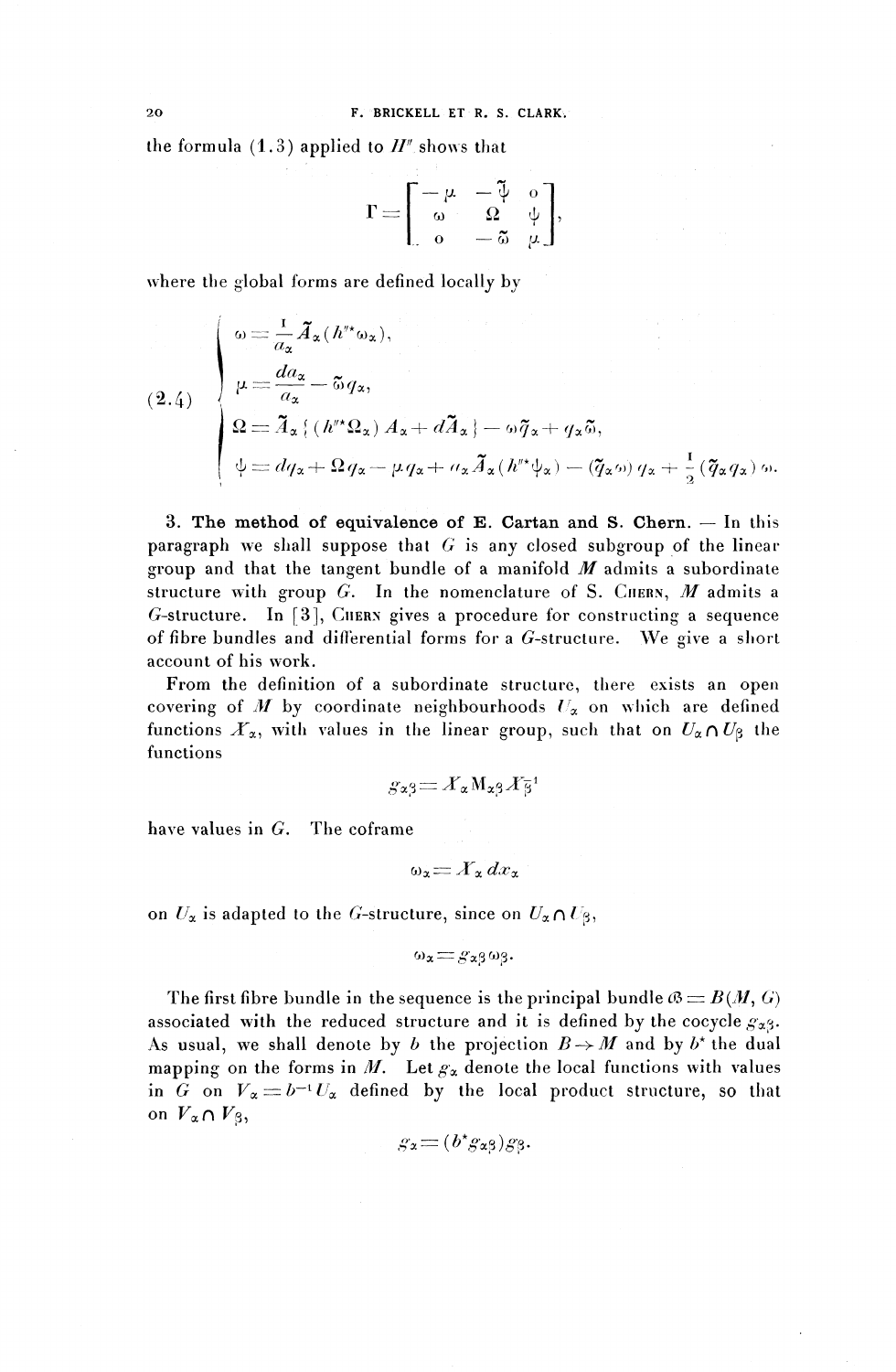### CONFORMALLY RIEMANNIAN STRUCTURES I. 21

Using the local *i*-forms  $\omega_x$  on  $U_x$ , we construct on *B* a global *i*-form  $\theta$ with values in  $R^n$ . It is defined on  $V_\alpha$  by

( 3tl) O^-a<sup>1</sup> ^^),

and its exterior derivative is given on  $V_{\alpha}$  by

$$
d\theta = g_{\mathbf{a}}^{-1} b^{\star} (d\omega_{\mathbf{a}}) - g_{\mathbf{a}}^{-1} dg_{\mathbf{a}} \wedge \theta.
$$

We can express  $g_{\mathbf{x}}^{-1} b^*(d\omega_{\mathbf{x}})$  as  $\frac{1}{2}$  $\frac{1}{\tau}$   $C^{i}{}_{hk}\theta^{h} \wedge \theta^{k}$  and so, if we put

$$
\Pi_{\alpha} = g_{\alpha}^{-1} dg_{\alpha} + \varepsilon_{\alpha},
$$

where  $\varepsilon_{\alpha} \equiv \varepsilon'_{ih} \theta^h$  is a 1-form on  $V_{\alpha}$  with values in the Lie algebra  $\mathcal{L} G$  whose coefficients are to be determined, the above formula for  $d\theta$  becomes where  $\epsilon_{\alpha} = \epsilon_{j,h}^{i} \theta^{h}$  is a 1-form on  $V_{\alpha}$  with values in the coefficients are to be determined, the above formula f<br>
(3.2)  $d\theta + \mathbf{II}_{\alpha} \wedge \theta = \frac{1}{2} (\epsilon_{kh}^{i} - \epsilon_{hk}^{i} + C_{hk}) \theta$ 

(3.2) 
$$
d\theta + \mathbf{II}_{\mathbf{x}} \wedge \theta = \frac{1}{2} \left( \varepsilon_{kh}^{i} - \varepsilon_{hk}^{i} + C_{hk} \right) \theta^{h} \wedge \theta^{k}.
$$

We impose as many linear relations with constant coefficients between the quantities  $\frac{1}{a}$  ( $\varepsilon^{i}_{kh} - \varepsilon^{i}_{hk} + C^{i}_{hk}$ ) as possible. These quantities are then determined uniquely. This implies that if the coefficients of the form  $\eta \wedge \theta$ satisfy the same linear relations, where  $\eta$  is any *1*-form  $\eta^i_{ik}$   $\theta^h$  with values in  $\mathcal{L}G$ , then  $\eta \wedge \theta = 0$ . The relations may, or may not, determine the coefficients  $\varepsilon^i_{jh}$ . If they do and if the coefficients of  $\eta \wedge \theta$  satisfy the same relations, then  $\eta = 0$ .

Thus on  $V_{\alpha}$  we have the formula

$$
d\theta + \Pi_{\alpha} \wedge \theta = \tau_{\alpha}
$$

and on *V^*

$$
d\theta + \mathbf{II}_{\beta} \wedge \theta = \tau_{\beta},
$$

where the coefficients of  $\tau_{\alpha}$  and  $\tau_{\beta}$  are determined by the imposed linear relations. Since on  $V_{\alpha} \cap V_{\beta}$ ,

$$
\tau_{\alpha} = \tau_{\beta} = (\Pi_{\alpha} - \Pi_{\beta}) \wedge \theta,
$$

the coefficients of the form  $(\mathbf{I}_{\alpha}-\mathbf{I}_{\beta})\wedge \theta$  also satisfy these linear relations. But the form  $\Pi_z - \Pi_\beta$  has values in  $\mathcal{L}G$  and, since

(3.3) 
$$
g_{\mathbf{x}}^{-1} dg_{\mathbf{x}} - g_{\overline{3}}^{-1} dg_{\overline{3}} = g_{\overline{3}}^{-1} b^*(g_{\mathbf{x}}^{-1} dg_{\mathbf{x}} g) g_{\overline{3}},
$$

it is linear in  $\theta^i$ . Consequently

$$
(\Pi_{\alpha} - \Pi_{\beta}) \wedge \theta = o
$$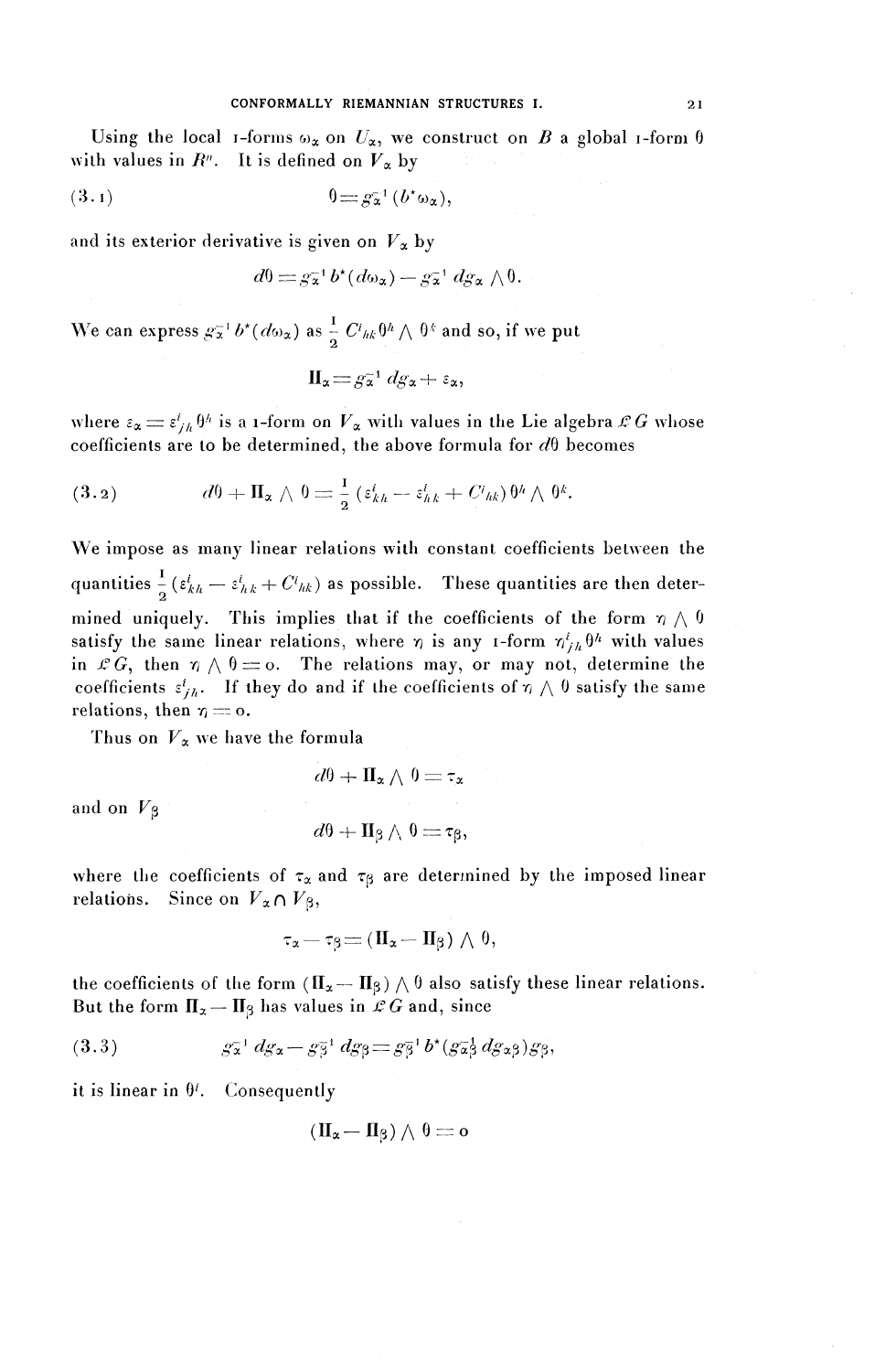and we have a global 2-form  $\tau$  on *B* defined on  $V_x$  by  $\tau = \tau_x$ . If the imposed relations determine the coefficients  $z<sub>ih</sub>$ , then  $\mathbf{II}_{\alpha}=\mathbf{II}_{\beta}$  and we have a global **i**-form **II** on *B* defined on  $V_x$  by  $\mathbf{II} = \mathbf{II}_x$ .

But in the general case,

$$
\Pi_{\mathbf{x}} - \Pi_{\beta} = \lambda_{\mathbf{x}\beta}^{\mathbf{y}} \Lambda_{\mathbf{y}} \qquad (\mathbf{y} = \mathbf{r}, \ldots, d_{1})
$$

where  $\Lambda_{\nu}$  are a basis for the  $d_1$ -dimensional vector space of *i*-forms on B, with values in  $\mathcal{L} G$ , which satisfy the equation  $\eta \wedge 0 = 0$  and whose components are linear in  $\theta^i$  with constant coefficients. The functions  $\lambda_{\alpha\beta}$ on  $V_{\alpha} \cap V_{\beta}$  form a cocycle on *B* with values in the additive group  $R^{d_1}$  and so they define a principal bundle

$$
\mathcal{B}^1 = B^1(B, R^{d_1}).
$$

Denote by  $b^{\dagger}$  the projection  $B^{\dagger} \rightarrow B$  and by  $\lambda_{\alpha}$  the local functions with values in  $R^{d_1}$  on  $V^1_{\alpha} = (b^1)^{-1} V_{\alpha}$ . Since on  $V^1_{\alpha} \cap V^1_{\beta}$ .

 $\lambda_{\alpha}$  -  $\lambda_{\beta}$  =  $b^{1*}$   $\lambda_{\alpha}$ <sup>o</sup>;

we have global  $t$ -forms  $\theta$ <sup>1</sup>,  $\mathbf{H}^t$  on  $B^t$  defined by

$$
\theta^1 = b^{1*}\theta,
$$
  

$$
\Pi^1 = b^{1*}\Pi_x - \lambda_x^2(b^{1*}\Lambda_y).
$$

We now use the same procedure to construct a decomposition for  $d\theta'$ and  $d\mathbf{I}^{\perp}$  and thus obtain further local forms  $\gamma_x$  on  $V_x^{\perp}$ . Defining a third bundle

$$
\mathfrak{G}^{\frac{1}{2}}\mathop{\equiv}\limits B^{\frac{1}{2}}(B^{\frac{1}{2}},R^{d_{\frac{1}{2}}}),
$$

we then construct global forms  $\theta^2$ ,  $\mathbb{I}^2$ ,  $\chi^2$  on  $B^2$ . And so on. If the new forms are defined globally at any stage, the process terminates. The final bundle space *B'* then carries a structure whose group is the identity. This solves the problem of local equivalence in the sense now to be explained.

Suppose that  $M'$  is a second manifold carrying a  $G$ -structure and denote quantities arising from *M'\* corresponding to those already defined for *M ^* by an accent. The two  $G$ -structures on  $M$  and  $M'$  are locally equivalent at points *m* and *m'* if there exists a local diffeomorphism of some neighbourhood  $U_x$  of *m* onto a neighbourhood  $U'_x$ , of *m'* such that

$$
(\omega'_{\mathbf{z}'})^*\!\!=\!g\omega_{\mathbf{z}}
$$

where  $*$  denotes the dual mapping defined by the diffeomorphism and  $g$  is some differentiable function on  $U_x$  with values in G. Two such diffeomorphisms are said to give the same local equivalence of the structures at  $m$ ,  $m'$  if they coincide in some neighbourhood of  $m$ . It follows from the work of E. CARTAN [1] that the local equivalences for the G-structures on  $M$ ,  $M'$ can be obtained from the local equivalences for the identity-structures on *B'* ,  $B'^{r}$ . CARTAN gives a finite algorithm for finding the latter.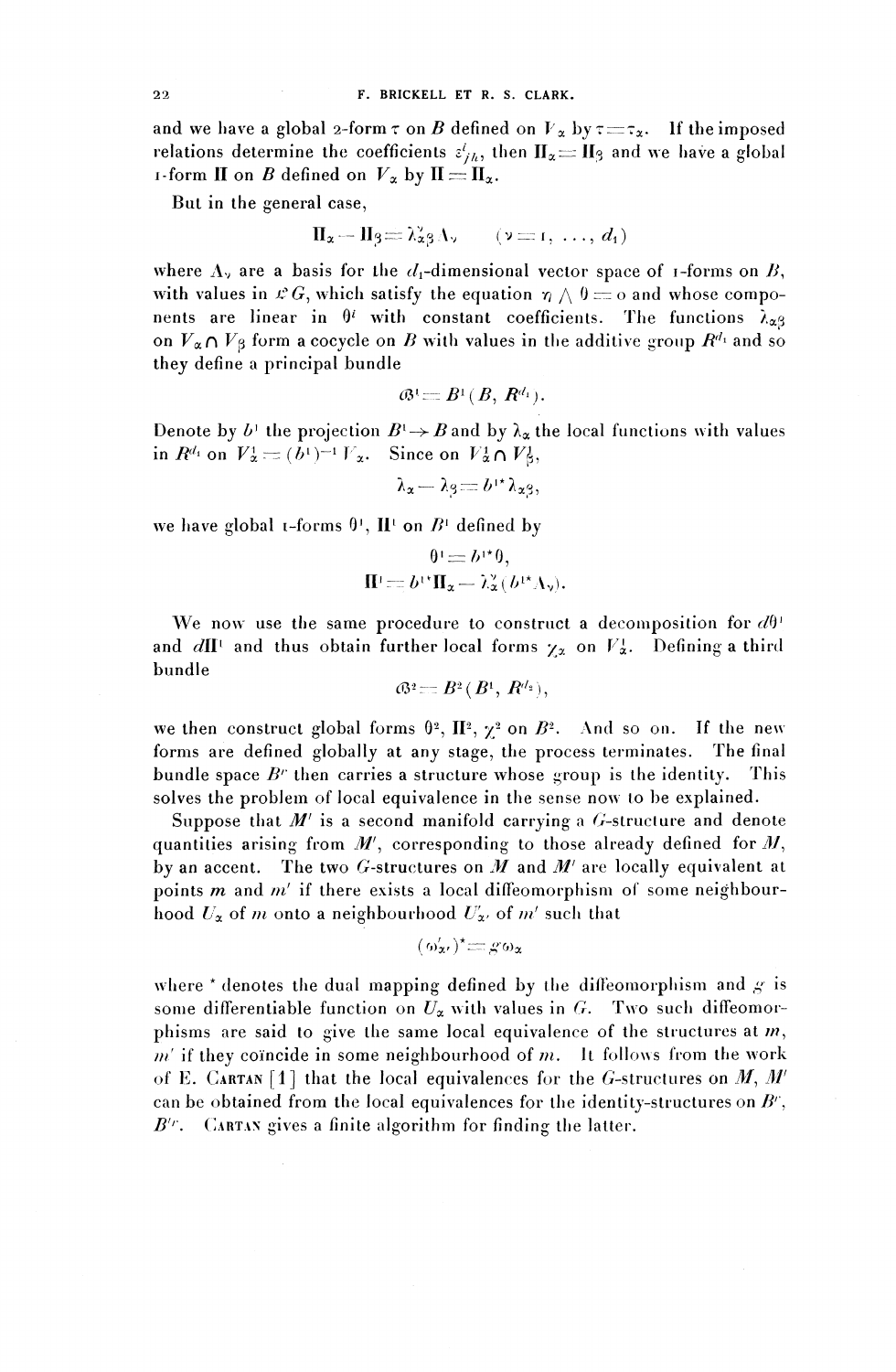#### $\sim 23$

*h.* Application of the method of Cartan-Chern to conformal structure. — We now return to our original notation and suppose that *G* is the group of non-zero scalar multiples of the orthogonal  $n \times n$  matrices. Its Lie algebra  $\mathcal{L} G$  is isomorphic with the algebra of  $n \times n$  matrices A such that

$$
A+\tilde{A}=\rho I,
$$

where  $\rho$  is any scalar.

We first construct the bundle  $\mathcal{B} = B(M, G)$  and the form 0 on *B* as in the preceeding paragraph. We can then find local forms  $\Pi_x$  on  $V_x$  in many ways so that the equation  $(3.2)$  becomes

$$
d\theta + \Pi_{\alpha} \wedge \theta = 0.
$$

In order to make a definite choice, we put

(4.1) 
$$
\Pi_{\alpha} = g_{\alpha}^{-1} dg_{\alpha} + g_{\alpha}^{-1} (b^* \Omega_{\alpha}) g_{\alpha}
$$

where, as in paragraph 2,  $\Omega_{\alpha}$  is the connection form of the local Riemannian metric  $\tilde{\omega}_{\alpha}\omega_{\alpha}$  on  $U_{\alpha}$ .  $\Pi_{\alpha}$  is then the corresponding local connection form on  $V_\alpha$ .

Suppose that  $\eta = \eta_{j,h}^i \theta^h$  is any local 1-form with values in  $\mathcal{L}G$  and such that  $\eta \wedge \theta = o$ . Then

Then  
\n
$$
\eta_{jh}^i + \eta_{ih}^j = 2\lambda^h \delta_{ij}, \qquad \eta_{jh}^i - \eta_{hj}^i = 0.
$$

These **equations show that**

s show that  
\n
$$
\begin{aligned}\nn'_{j,h} &= \frac{1}{2} \left( \eta^h_{ij} + \eta^i_{hj} - \eta^h_{jl} - \eta^j_{hl} + \eta^i_{jh} + \eta^j_{ih} \right) \\
&= \lambda^j \, \delta_{ih} - \lambda^k \delta_{jl} + \lambda^h \, \delta_{ij}\n\end{aligned}
$$

and so it follows that

$$
\eta\,{=}\, \theta\,\tilde{\lambda}\,{-}\,\lambda\,\tilde{\theta}\,{+}\,(\,\tilde{\lambda}\theta\,)I.
$$

Thus any such form is determined by a function  $\lambda$  with values in  $R<sup>n</sup>$ . In particular,  $\Pi_{\alpha}$  —  $\Pi_{\beta}$  will be determined by functions  $\lambda_{\alpha\beta}$  on  $\mathit{V}_{\alpha}\cap\mathit{V}_{\beta},$ 

$$
(4.2) \t\t \t\t \mathbf{II}_{\mathbf{z}} - \mathbf{II}_{\mathbf{\beta}} \doteq \theta \, \mathbf{\tilde{\lambda}}_{\mathbf{z}\mathbf{\beta}} - \mathbf{\lambda}_{\mathbf{z}\mathbf{\beta}} \mathbf{\tilde{\theta}} + (\, \mathbf{\tilde{\lambda}}_{\mathbf{z}\mathbf{\beta}} \theta) \, I.
$$

We do not calculate these functions explicitly at present. They form a we do not calculate these functions explicitly at present. The cocycle on B and this defines a principal bundle  $\mathcal{B}^1 \equiv B^1(B, R^n)$ .

On  $B^1$  we define global forms  $\theta^1$ ,  $\mathbf{II}^1$  where

$$
\begin{cases} \theta! = b^{1*} \theta \\ \Pi^{\prime} = b^{1*} \Pi_{\alpha} - \theta^{\dagger} \widetilde{\lambda}_{\alpha} + \lambda_{\alpha} \widetilde{\theta}^{\dagger} - (\widetilde{\lambda}_{\alpha} \theta^{\dagger}) I. \end{cases}
$$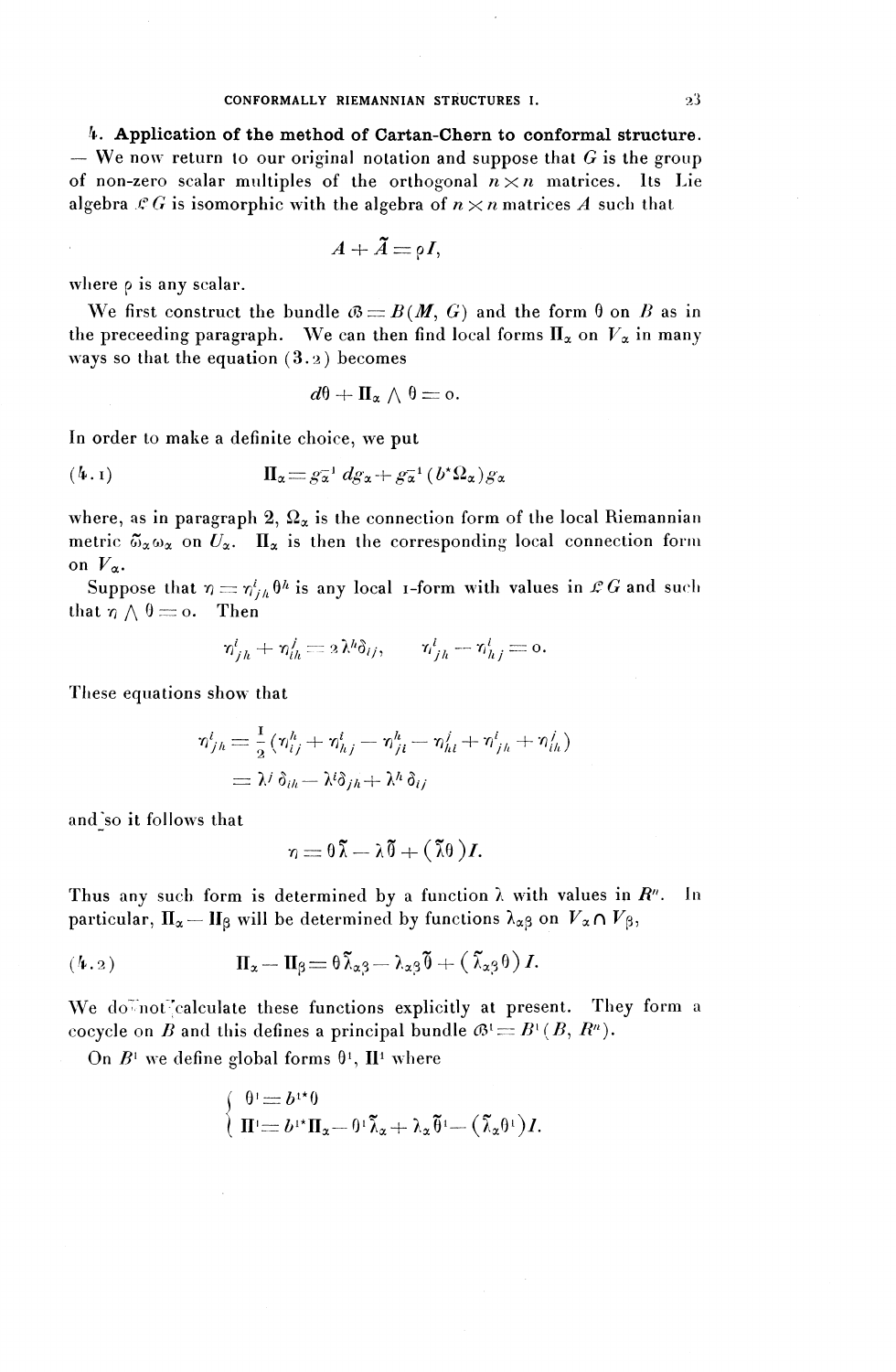A calculation of their exterior derivatives gives

$$
\begin{cases}\n d^{0} = -\Pi^{1} \wedge \theta^{1}, \\
 d\Pi^{1} = d\lambda_{\alpha} \wedge \tilde{\theta}^{1} + \theta^{1} \wedge d\tilde{\lambda}_{\alpha} - (d\lambda_{\alpha} \wedge \tilde{\theta}^{1})I - \Pi^{1} \wedge \Pi^{1} + \mathcal{O} + \mathcal{O},\n\end{cases}
$$

 $(d\mathbf{H}) = dL_{\mathbf{x}} \wedge \mathbf{U} + \mathbf{U}' \wedge dL_{\mathbf{x}} - (dL_{\mathbf{x}} \wedge \mathbf{U}')I - \mathbf{H}' \wedge \mathbf{H}' + (\mathbf{U} + \mathbf{U}),$ <br>where *(a)* involves mixed products of components from  $\mathbf{H}'$  and  $\mathbf{U}'$  and  $(\mathbf{U})$ involves products of components of  $\theta$ <sup>1</sup>. Following the general method

$$
\chi_{\alpha}=d\lambda_{\alpha}+\chi_{\alpha}'+\chi_{\alpha}''
$$

where  $\gamma'_\alpha$  and  $\gamma''_\alpha$  are i-forms on  $V^1_\alpha$  with values in  $R^n$  which are linear in the where  $\chi'_\alpha$  and  $\chi''_\alpha$  are 1-forms on  $V^1_\alpha$  with values in  $R^n$  which are linear in the components of  $0^+$  and  $\Pi^1$  respectively. We can show that  $\chi'_\alpha$  and  $\chi''_\alpha$  are components of  $\theta^t$  and  $\Pi^t$  respectively. We can show that  $\chi'_\alpha$  and  $\chi''_\alpha$  are *uniquely* determined by requiring that

$$
d\Pi = \chi_{\alpha} \wedge \widetilde{\theta} + \theta \wedge \widetilde{\chi}_{\alpha} + (\widetilde{\chi}_{\alpha} \wedge \theta^{\dagger})I - \Pi^{\dagger} \wedge \Pi^{\dagger} + \Phi,
$$

where the form  $\Phi = \frac{1}{2} \Phi_{jhk}^i \theta^{1h} \wedge \theta^{1k}$  satisfies the relations

$$
\Phi^i_{jhi} = 0.
$$

Explicitly, we find that

$$
\begin{cases} \chi'_\alpha = b^{\dagger \ast} (\tilde{g}_\alpha (b^{\ast} \psi_\alpha)) = (\tilde{\lambda}_\alpha 0^{\dagger}) \lambda_\alpha + \frac{1}{2} (\tilde{\lambda}_\alpha \lambda_\alpha) 0^{\dagger}, \\ \chi''_\alpha = - \tilde{\Pi}^{\dagger} \lambda_\alpha \end{cases}
$$

and that  $\Phi = b^{1*} (g_{\alpha}^{-1} (b^* C_{\alpha}) g_{\alpha})$ . The local forms  $\psi_{\alpha}$  and  $C_{\alpha}$ , which arise from the Riemannian metric on  $U_\alpha$ , have been defined in paragraph 2.<br>From the general theory of paragraph 3, the local forms  $\gamma$  define a glob

form  $\mathbf{r}$  on  $R^1$  and hence  $\Phi$  is also defined globally. The forms  $\mathbf{r}$ ,  $\mathbf{H}^1$ From the general theory of paragraph 3, the local forms  $\chi_{\alpha}$  define a global contain  $n + \frac{1}{2}n(n-1) + i+n$  linearly independent components and so they define an identity-structure on  $R<sup>1</sup>$ . This structure, as explained paragraph **3,** solves the problem of local equivalence.

5. The relation between the two theories.  $-$  Starting from a given conformally Riemannian structure on  $M$ , we constructed, in paragraph clobal forms  $\omega$ ,  $\mu$ ,  $\Omega$  and  $\psi$  on  $H^{\prime}$  which defined a normal conform global forms  $\omega$ ,  $\mu$ ,  $\Omega$  and  $\psi$  on  $H^{\prime\prime}$  which defined a normal conformal connection. In paragraph 4, we carried out the Chern process for the connection. In paragraph 4, we carried out the Chern process for t<br>conformal structure and obtained global forms  $\theta^1$ ,  $\Pi^1$  and  $\chi^1$  on  $B^1$ . We sh<br>set up a diffeomorphism mapping  $H^r$  onto  $B^1$  and then find the set up a diffeomorphism mapping  $H^{\prime\prime}$  onto  $B^1$  and then find the relation between these two sets of forms.

We must first calculate the functions  $\lambda_{\alpha\beta}$  on  $V_{\alpha} \cap V_{\beta}$  explicit

(5.1) 
$$
\operatorname{trace} (\Pi_{\alpha} - \Pi_{\beta}) = n \widetilde{\lambda}_{\alpha \beta} \theta.
$$

24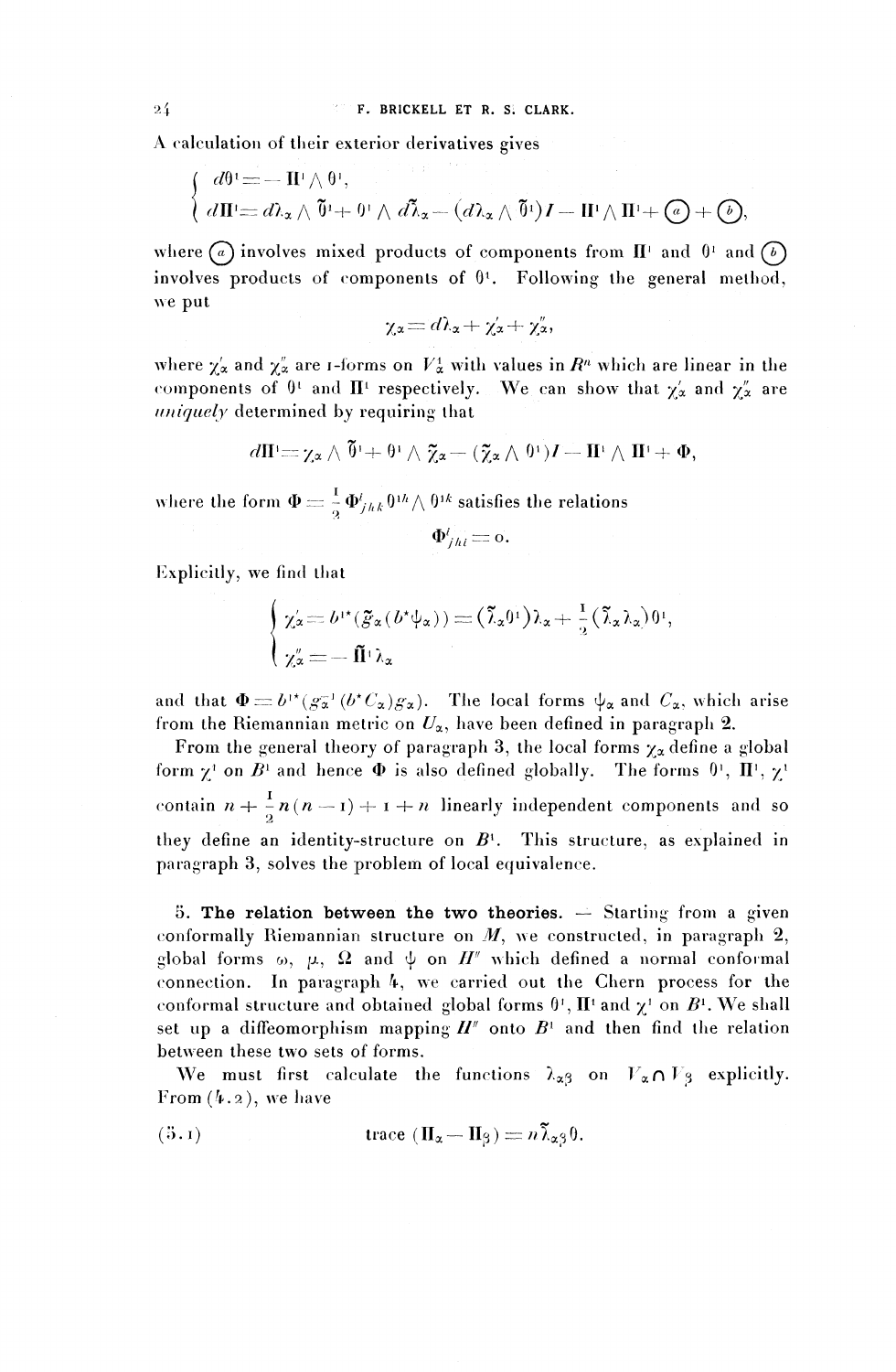Since the values of  $\Omega_{\alpha}$  are skew-symmetric matrices, it follows from ( $\mu$ .1), (3.3 ) **and** (2.i) **that**

trace 
$$
(\Pi_{\alpha} - \Pi_{\beta})
$$
 = trace  $(g_{\alpha}^{-1} dg_{\alpha} - g_{\beta}^{-1} dg_{\beta})$   
\n= trace  $b^*(g_{\alpha\beta}^{-1} dg_{\alpha\beta})$   
\n= trace  $b^*(d(\log a_{\alpha\beta})I + \tilde{A}_{\alpha\beta} dA_{\alpha\beta})$   
\n=  $nb^*(d(\log a_{\alpha\beta}))$ .

Then using  $(2.2)$  and  $(3.1)$ , we find that

trace 
$$
(\Pi_{\alpha} - \Pi_{\beta}) = nb^*(\tilde{q}_{\alpha\beta}\omega_{\beta}) = n(b^*\tilde{q}_{\alpha\beta})g_{\beta}\theta
$$
.

Comparing this result with  $(5.1)$ , it follows that

$$
\lambda_{\alpha\beta} = \tilde{g}_{\beta}(b^{\star}q_{\alpha\beta}),
$$

We recall from paragraph 2 that the bundle  $\mathcal{H}$  is defined by means of the cocycle  $k'_{\alpha\beta}$  on *M*. Consequently *H*<sup>*"*</sup> is the quotient of the sum  $\sum U_{\alpha} \times K''$ by the equivalence relation

$$
(m_{\alpha}, k_{\alpha}') \sim (m_{\beta}, k_{\beta}')
$$
 if  $m_{\alpha} = m_{\beta}, \qquad k_{\alpha}'' = k_{\alpha\beta}' k_{\beta}''.$ 

In paragraph 4 we defined  $\mathcal{B}$  by means of the cocycle  $g_{\gamma 2}$  on M and  $\mathcal{B}^1$  b means of the cocycle  $\lambda_{\alpha\beta}$  on *B*. Combining these definitions and using (5.2), it follows that  $B^1$  is the quotient of the sum  $\sum U_x \times G \times R^n$  by the equivalence relation

$$
(m_{\alpha}, g_{\alpha}, \lambda_{\alpha}) \sim (m_{\beta}, g_{\beta}, \lambda_{\beta})
$$

if  $m_{\alpha} = m_{\beta}$ ,  $g_{\alpha} = g_{\alpha\beta}g_{\beta}$ ,  $\lambda_{\alpha} = \lambda_{\beta} + \tilde{g}_{\beta} q_{\alpha\beta}$ . The functions  $k'_{\alpha\beta}$ ,  $g_{\alpha\beta}$  and  $q_{\alpha}$ are all to be evaluated at  $m_\alpha = m_\beta$ .

We now set up a local diffeomorphism of  $U_{\alpha}\times K''$  onto  $U_{\alpha}\times G\times R^{n}$ .

$$
(m_{\mathbf{z}}, k''_{\mathbf{a}}) \rightarrow (m_{\mathbf{z}}, a_{\mathbf{z}} A_{\mathbf{a}}, q_{\mathbf{z}})
$$

where  $a_{\alpha}$ ,  $A_{\alpha}$  and  $q_{\alpha}$  are obtained from the decomposition (2.3) for any element  $k''_x$  of  $K''$ . It can be shown that these local diffeomorphisms commute with the above equivalence relations and so they define a global diffeomorphism of  $H^{\prime\prime}$  onto  $B^1$ . Denoting the dual mapping on the form diffeomorphism of  $H^*$  or<br>in  $B^1$  by  $\rightarrow$  it follows the

$$
\star \lambda_x = q_x,
$$
\n
$$
\star (b^{1*}g_x) = a_x A_x,
$$
\n
$$
\star (b^{1*}g_x) = h^{n*}\zeta_x \quad \text{for any form } \zeta_x \text{ on } U_x.
$$

**BLLL. SOC. MATH. — T. 90, FASC. 1.**

 $\overline{\mathbf{5}}$